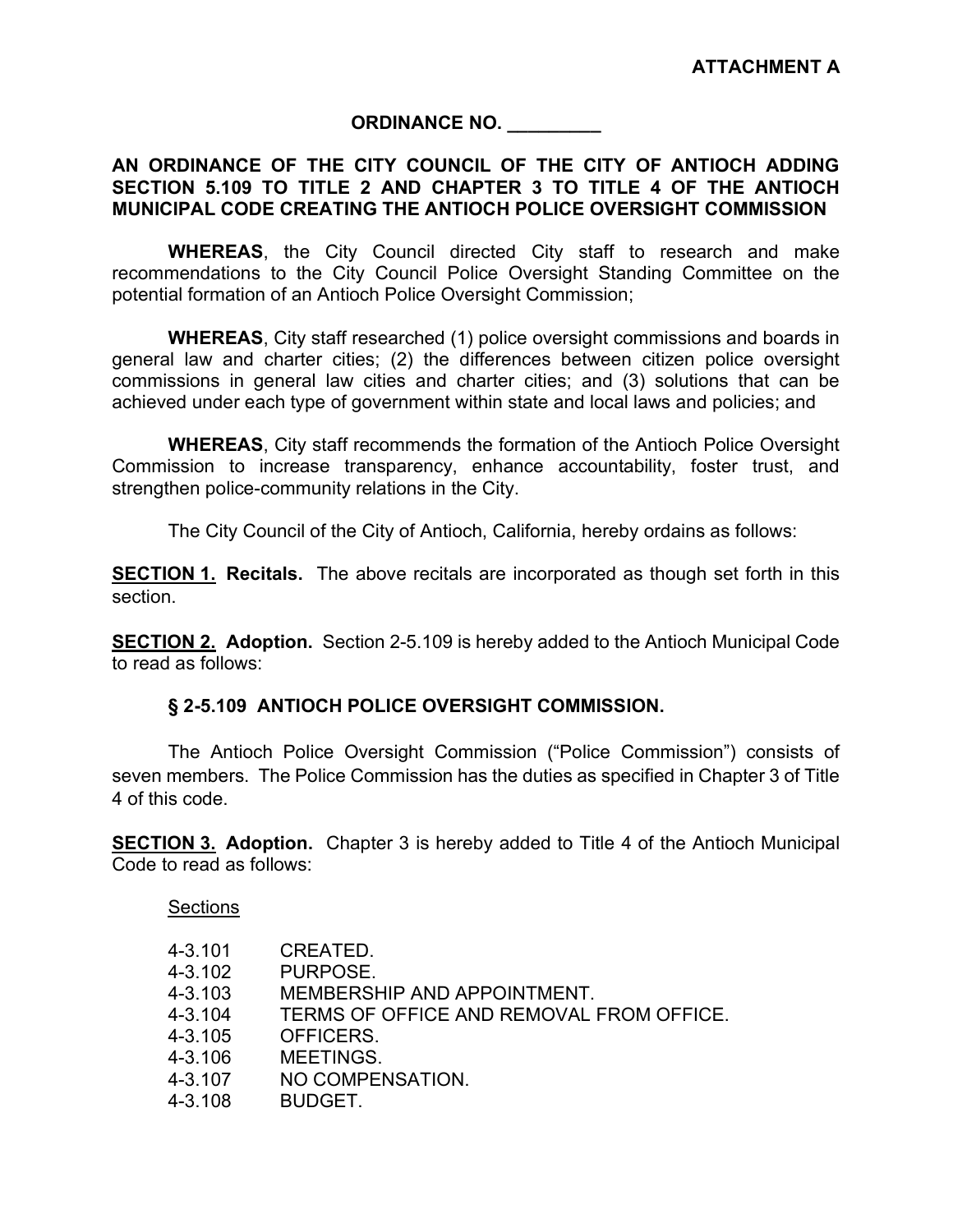- 4-3.109 TRAINING.<br>4-3.110 POWERS A
- POWERS AND DUTIES.
- 4-3.111 PUBLIC REPORTS.
- 4-3.112 REQUIREMENT OF COOPERATION BY THE ANTIOCH POLICE DEPARTMENT AND ALL OTHER CITY EMPLOYEES AND OFFICIALS WITH THE POLICE COMMISSION.

### § 4-3.101 CREATED.

 There is hereby created an Antioch Police Oversight Commission (hereinafter referred to as the "Police Commission").

# § 4-3.102 PURPOSE.

 The purpose of the Police Commission is to advise the City Council, City Manager, and Chief of Police on the administration of the Antioch Police Department and on matters of public safety within the City of Antioch to ensure that the Antioch Police Department's policies, practices, and customs conform to national standards of constitutional policing.

 The Police Commission shall facilitate community participation and oversight by reviewing and recommending policies, procedures, practices, and programs designed to result in community policing that is effective, responsive, and sensitive to the diverse needs of the residents of the City.

 The Police Commission shall promote and encourage open communication and cooperation between the Antioch Police Department and residents of the City, recognizing that policing the City of Antioch is a shared responsibility.

 The Police Commission shall develop, review, and make policy recommendations aimed at informing the community of its rights and responsibilities when interacting with police officers.

# § 4-3.103 MEMBERSHIP AND APPOINTMENT.

(A) The Police Commission shall consist of seven (7) voting members appointed by the Mayor and confirmed by the City Council.

(B) All voting members of the Police Commission shall be residents of the City of Antioch.

(C) The Mayor and the City Council shall strive to appoint and confirm at least:

(a) one (1) representative from each of the four (4) councilmember voting districts of the City;

(b) one (1) representative of the Antioch faith-based community;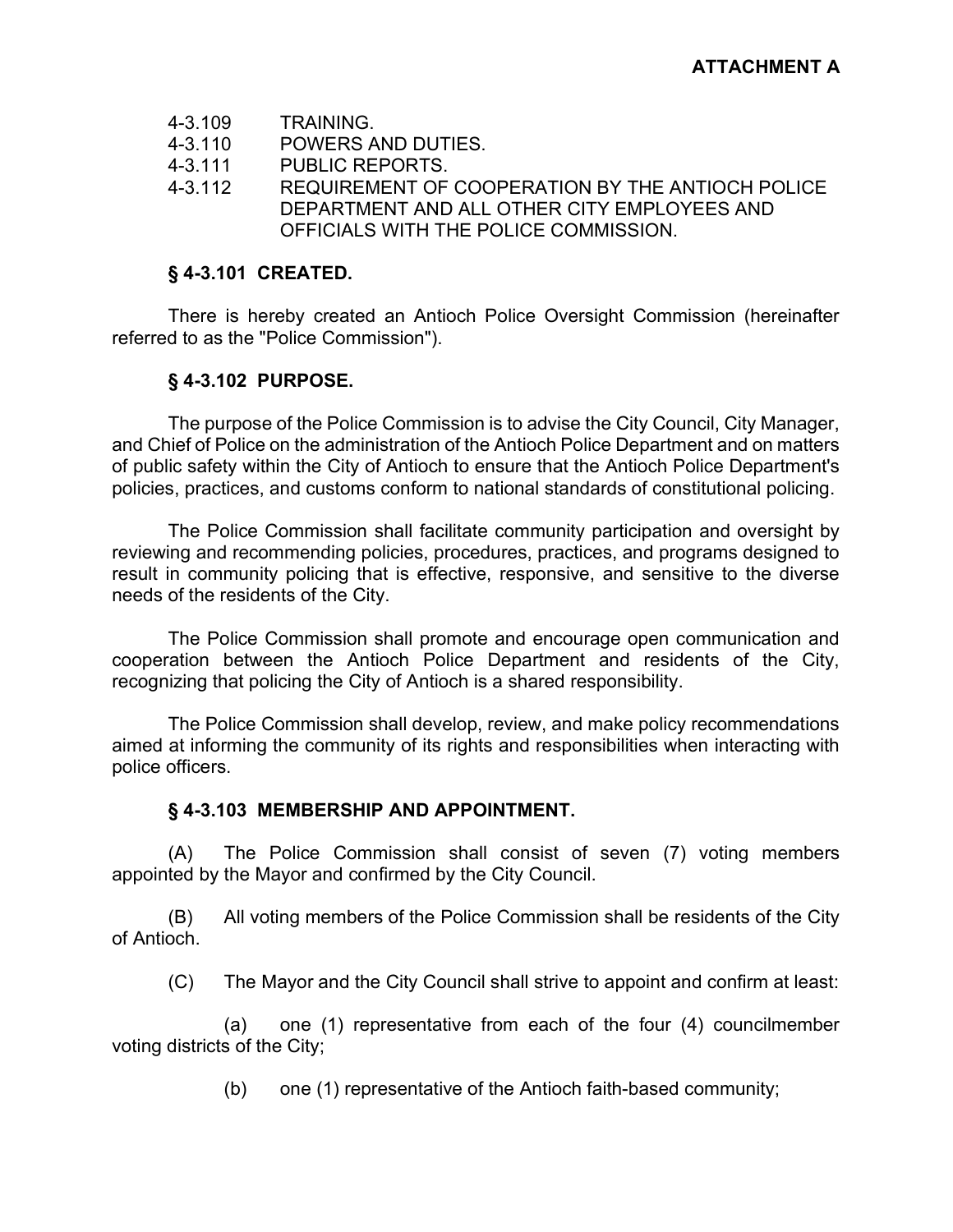- (c) one (1) representative of the Antioch business community; and
- (d) one (1) employee or student of the Antioch Unified School District.

(D) No one shall be excluded from the Police Commission because he or she has a criminal record.

(E) The following shall not be eligible to serve as a Police Commissioner:

- (a) current sworn police officer or his/her spouse;
- (b) current City employee or his/her spouse;
- (c) former Department sworn employee or his/her spouse; or

(d) current or former employee, official, or representative of an employee association representing sworn police officers or his/her spouse.

(F) Commissioners shall not be issued and shall not display, wear, or carry badges that so resemble a peace officer's badge that an ordinary reasonable person would believe that Commissioners have the authority of a peace officer.

### § 4-3.104 TERMS OF OFFICE AND REMOVAL FROM OFFICE.

(A) The terms of office for all members of the Police Commission shall be three years, but the terms of not more than three (3) members shall expire in any one year. Therefore, when the initial seven (7) members are selected, two (2) commissioners shall be appointed to serve an initial one-year term, two (2) commissioners shall be appointed to serve an initial two-year term, and the remaining three (3) shall serve an initial threeyear term. No members shall serve for more than two consecutive full terms. For this purpose, the initial one-year and two-year terms in this paragraph shall be considered full terms. The expiration date of all terms shall be November 31, but each member shall serve until his or her successor is duly appointed and qualified.

(B) A member may resign before the expiration of his or her term with written notification to the chairperson of the Police Commission and the Mayor.

(C) Members of the Police Commission shall serve at the pleasure of the City Council and may be removed from office by a majority vote of the Council.

(D) The Police Commission may recommend to the City Council that a member be removed for reasons including but not limited to:

(a) misuse of position as a Police Commission member;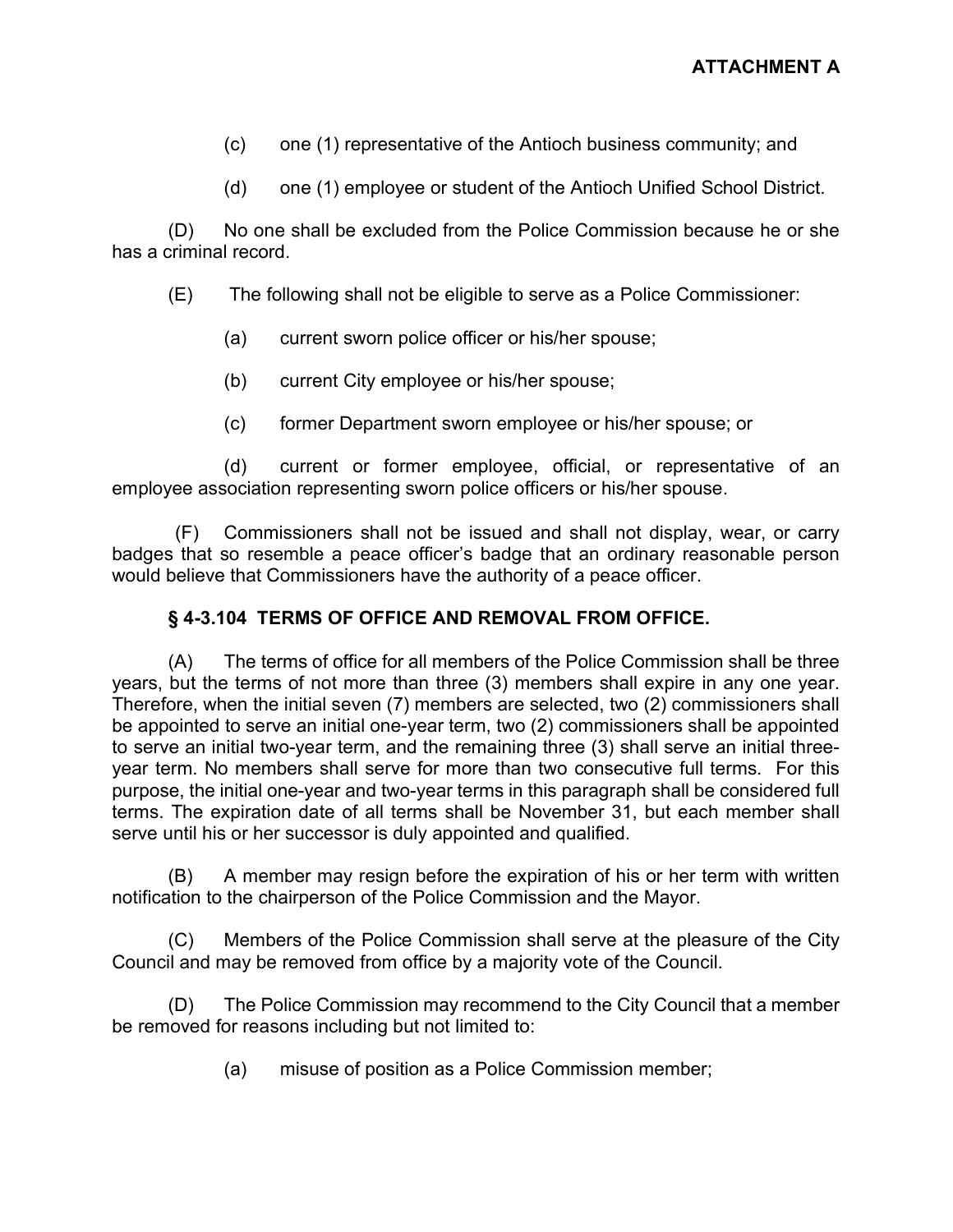(b) misuse of police-issued documents;

(c) misconduct that impedes the member's ability to serve as an effective and impartial Police Commission member;

(d) unexcused absences from at least three meetings in a one-year span of time;

(e) violation of the Code of Ethics of the National Association for Civilian Oversight of Law Enforcement (NACOLE); or

(f) conflict of interest.

(E) Upon receipt of notification of resignation or a Council vote of removal, the position shall be considered vacant and eligible for the Mayor to nominate a replacement commissioner for appointment with confirmation by the City Council. The replacement commissioner shall serve for the remainder of the term and be eligible for reappointment for one additional term.

# § 4-3.105 OFFICERS.

During January of each year, the Police Commission shall elect one of its members as chairperson and one as vice-chairperson who shall each hold office for one (1) year or until their respective successors are elected. After all Police Commission members have been appointed and confirmed, officers shall be elected no later than the second meeting of the Police Commission. No officer shall be eligible to serve more than two consecutive terms in the same office.

# § 4-3.106 MEETINGS.

(A) The Police Commission shall hold its first meeting within thirty days after all of its members have been appointed and confirmed. At the first meeting, the Police Commission shall set the time and date of regularly scheduled meetings, which shall occur at least twice each month, except during the months of July and December when regular meetings shall occur once per month. Regular meetings of the Police Commission shall be held at Antioch City Hall except for meetings held under section 4- 3.060(B). The Police Commission shall notify the public of the time and place of its meetings and provide time for public comment at each meeting in compliance with the Brown Act.

(B) At least two meetings of the Police Commission each year shall be held at locations within the City of Antioch other than City Hall for the purpose increasing community engagement with the Police Commission. The Police Commission shall make a good faith effort to hold these meetings at public schools, youth centers, or communitybased organizations within the City of Antioch.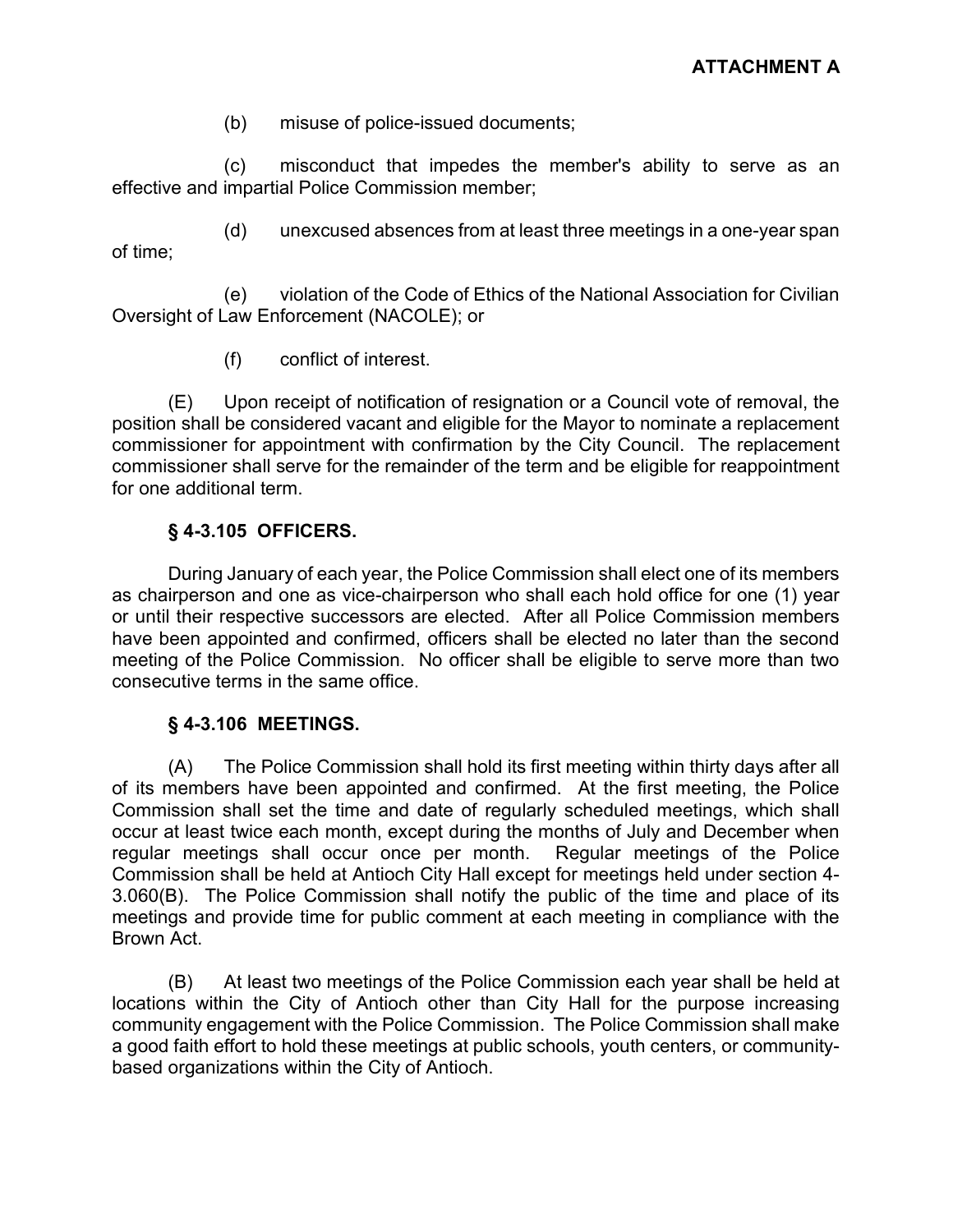(C) All Police Commission meetings are subject to the Brown Act.

(D) In the interest of upholding and modeling a positive relationship between the citizens of Antioch and the Antioch Police Department, the Antioch Chief of Police, or his or her designee, shall attend the beginning of all public meetings of the Police Commission and, as the first order of new business, be placed on the agenda to comment or report on any matters under consideration by the Police Commission.

### § 4-3.107 NO COMPENSATION.

 Members of the Police Commission shall serve without compensation. However, the City Council may authorize the reimbursement of reasonable expenses incurred by the members in the performance of their duties.

### § 4-3.108 BUDGET.

 The City shall provide the Police Commission with funding for general operating expenses, training, and continuing education for all Police Commissioners.

### § 4-3.109 TRAINING.

 The City shall provide appropriate funding for introductory training of new Police Commission members as well as continuing education for all members. Training shall cover all of the following, but not be limited to:

- (A) The ordinance establishing the Police Commission;
- (B) National standards of constitutional policing;
- (C) Department operations, policies, procedures, practices, and programs;

(D) Laws governing local public records and public meetings, confidentiality, police officer rights, arrestee rights, and excessive force; and

(E) Police policies, practices, and procedures around stops, arrests, use of force, detention, large-scale protests, and marginalized communities.

# § 4-3.110 POWERS AND DUTIES.

 To effectuate its purpose, the Police Commission shall, in compliance with the California Public Records Act (Gov. Code, §§ 6250 et seq.), Penal Code Sections 832.7 and 832.8; California Public Safety Officers Procedural Bill of Rights Act (Gov. Code, §§ 3300 et seq.), Government Code section 38630, Government Code section 37104, Penal Code section 832.7, and all other applicable state and federal law: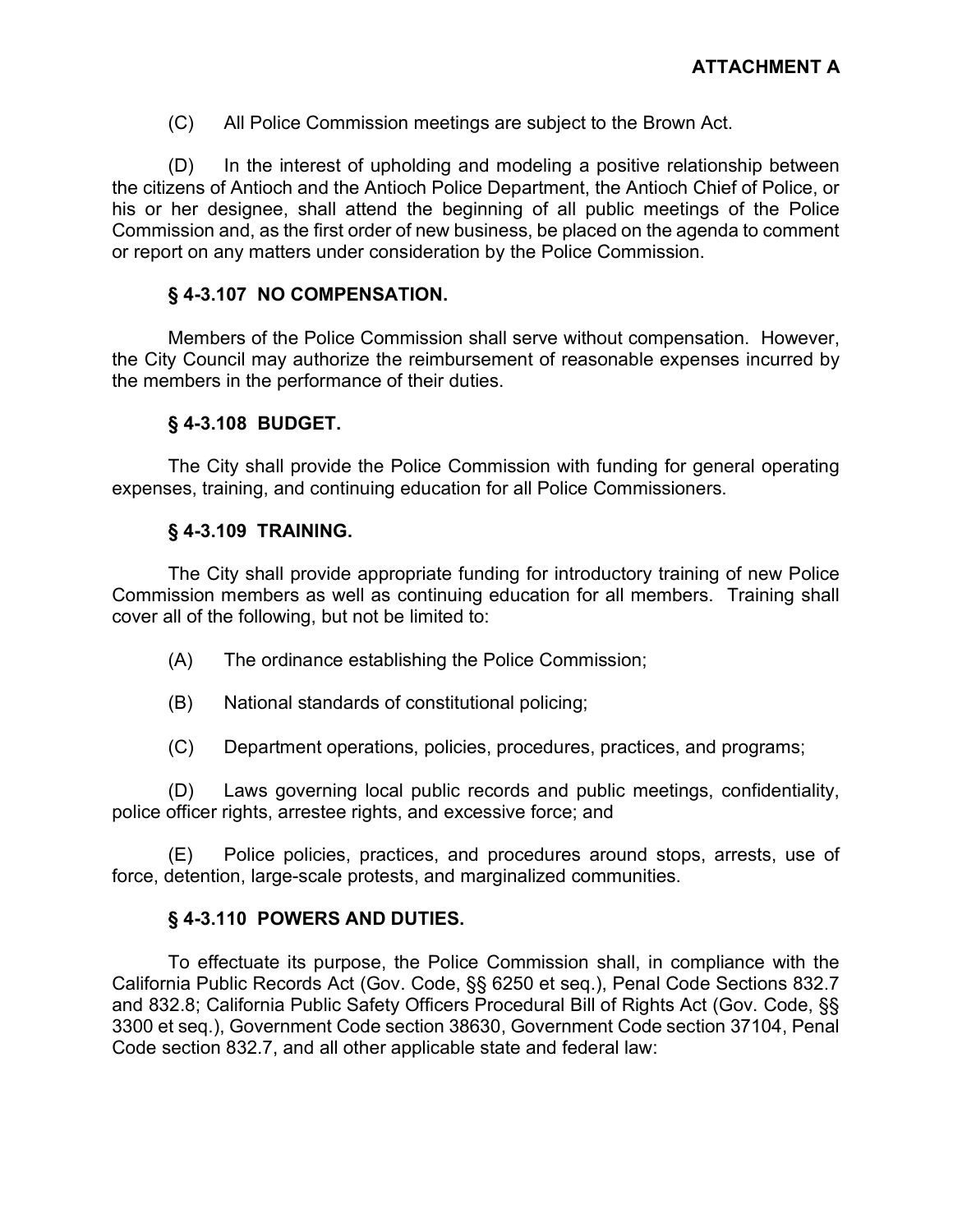(A) Propose changes, at its discretion or upon receiving direction from the City Council, including modifications to the Police Department's proposed changes, to any policies or procedures of the Police Department that govern First Amendment assemblies, use of force, use of canines, use of de-escalation techniques on civilians, hate crimes, or biased-based policing including profiling based on any of the protected characteristics identified by federal, state, or local law. All such proposed changes and modifications shall be submitted to the City Council for approval or rejection.

(B) Recommend City Council approval or rejection of the Police Department's proposed changes to all policies and procedures of the Police Department that govern First Amendment assemblies, use of force, use of canines, use of de-escalation techniques with civilians, hate crimes, or biased-based policing including profiling based on any of the protected characteristics identified by federal, state, or local law.

(a) If the Police Commission recommends rejection of the proposed policy, the Police Department's proposed changes, notice of the Commission's rejection, and the reasons for rejection, together with the Police Department's proposed changes, shall be submitted to the City Council for review.

(b) If the Police Commission recommends approval of the Police Department's policy, the Police Department's proposed changes will proceed directly to the City Council for review.

(c) If the Police Commission does not approve or reject the Police Department's proposed changes within sixty (60) days of the Police Department's submission of the proposed changes to the Police Commission, the Police Department's proposed changes will proceed directly to the City Council for review.

(C) Review and comment on, at its discretion, any other policies, procedures, customs, and general orders of the Police Department. All such comments shall be submitted to the Chief of Police, the City Manager, and the City Attorney. The Chief of Police shall provide a written response to the Police Commission upon request.

(D) Review the City Council's proposed budget advise whether budgetary allocations for the Police Department are aligned with the Police Department's policies and procedures. The Police Commission shall conduct at least one public hearing on the Police Department budget per budget cycle and shall forward to the City Council any recommendations for change.

(E) Require the Chief of Police to submit an annual report to the Police Commission regarding such matters as the Police Commission shall require.

(F) Report at least once a year to the Mayor, the City Council, and to the public to the extent permissible by law, the information contained in the Chief's report in addition to such other matters as are relevant to the functions and duties of the Police Commission.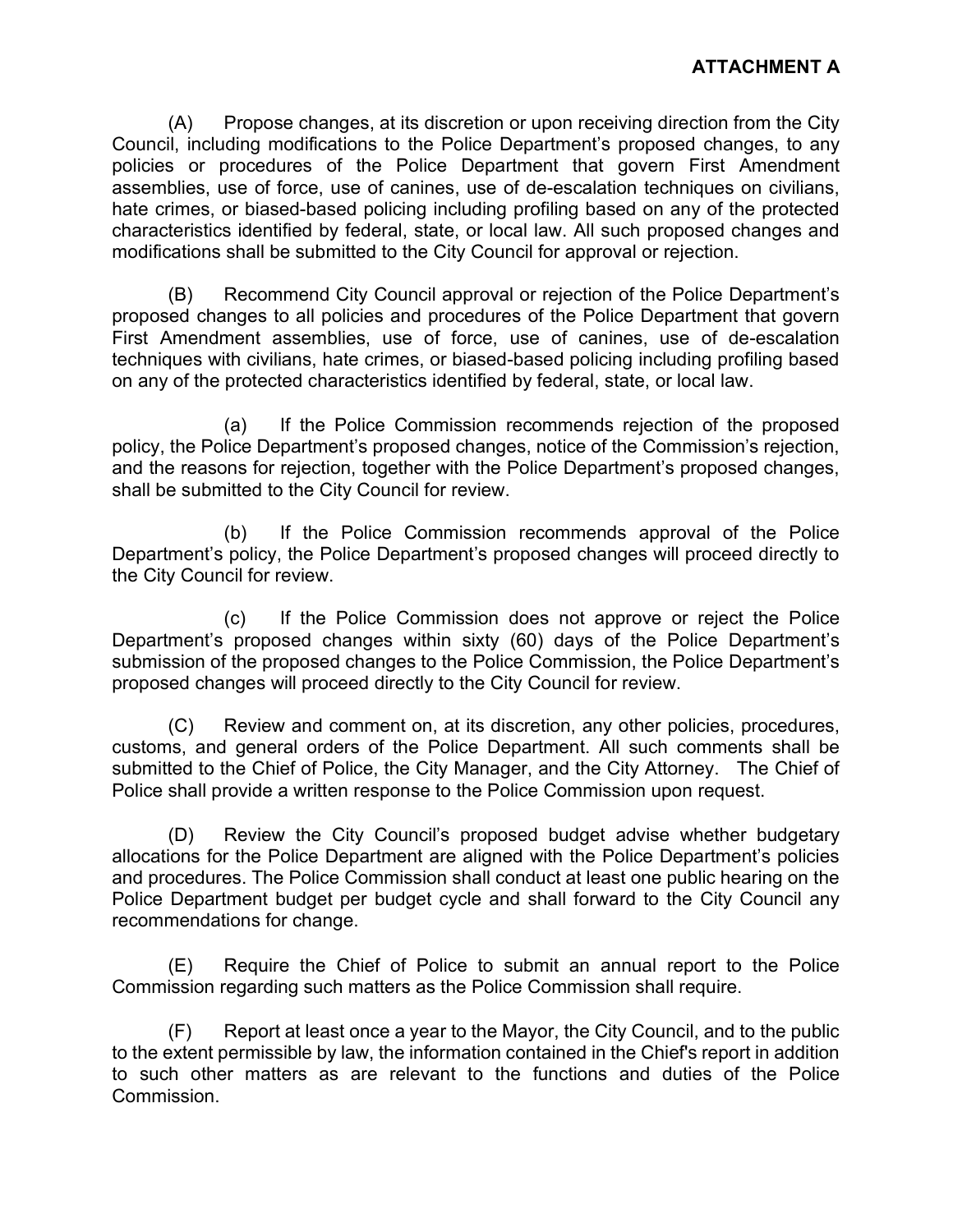(G) Receive reports from the Police Department on publicly disclosable information concerning the status of civilian complaints. Develop a program for the mediation of civilian complaints, in coordination with the Chief of Police, the City Manager, and the City Attorney.

(H) Study, develop, and recommend community policing and alternative crimeprevention policies and strategies to the Chief of Police, City Manager, City Attorney, and City Council; assess and make recommendations regarding the role of social services in public safety, including but not limited to those related to mental health, alcohol and substance abuse, homelessness, juvenile justice, and education.

(I) Develop and recommend, in conjunction with the Chief of Police and the City Manager, educational programs regarding policing in Antioch and community outreach events, such as town hall meetings, forums to communicate information about neighborhood watch programs, and events designed to encourage safety and emergency preparedness.

(J) Request and review data from public records of the Antioch Police Department as needed to effectuate the Police Commission's powers and duties including data regarding police use of force; demographics of individuals stopped, searched, or arrested; demographics of Antioch Police Department officers and staff; and officer training and qualifications.

# § 4-3.111 PUBLIC REPORTS.

(A) The Police Commission shall draft and issue public reports regarding the issues described in section 4-3.100. An annual report may be in the form of an update from a previous year's report. The Police Commission may issue additional public reports as it deems appropriate.

(B) The Police Commission shall provide annual public reports to City Council, City Manager, and City Attorney on the Police Department's progress on Police Commission recommendations and other updates relevant to the mission of the Police Commission.

(C) All public reports shall omit or redact any confidential or privileged information as defined by State law.

**SECTION 4. CEQA.** The adoption of this Ordinance is exempt from the provisions of the California Environmental Quality Act ("CEQA") pursuant to CEQA Guidelines Section 15061(b)(3), which provides that CEQA only applies to projects which have the potential for causing a significant effect on the environment. Where it can be determined that the proposed project will not have a significant adverse effect on the environment, the project